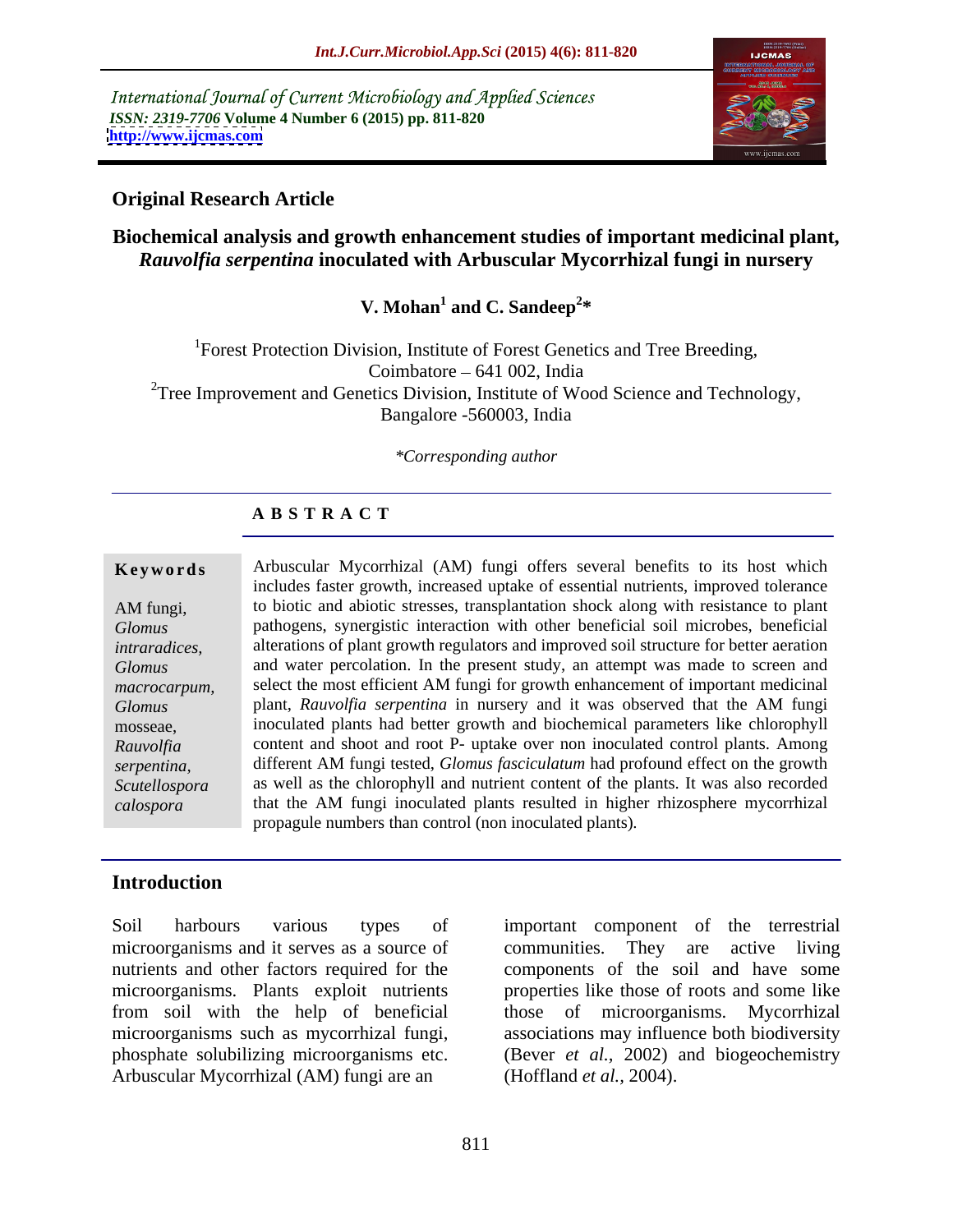The mycorrhizal fungi obtain organic nutrition (carbohydrates, vitamins, amino acids and plant growth substances) from plants and also perfect ecological niche that belonging to the family Apocynacae. It is necessary for fungal growth and possesses antispasmodic properties and development including the completion of the stimulates the nervous system. It is sexual cycle. They benefit the host by commonly used in decoction in convulsions improving soil fertility and by producing and fever or as an external application. It is enzymes for absorption, translocation and also used in indigenous medicine as a assimilation of major mineral ions like phosphates and inorganic nitrogen, and many number of genes required for like odoriferous principle have also been symbiosis. Phosphorous (P) is one of the isolated. Use of AM fungi to enhance the most essential mineral nutrients for plant plant growth and biomass production of growth and development as it plays crucial important medicinal plants is carried out in role related to metabolism, energy transfer the present investigation with an objective to and various other regulatory functions in select the most efficient AM fungi that can plants (Schachtman *et al*., 1998). be routinely used for inoculation to enhance Alternatively, plants associates in symbiotic relationship with beneficial soil microorganisms, predominantly preferring Arbuscular Mycorrhizal (AM) fungi as a mutualistic partner (Karandashov and Nursery experiment was conducted to Bucher, 2005). Production of nitrogenous investigate the efficacy of different AM fertilizers is energy intensive and fertilizer fungi on growth improvement of selected reserves especially phosphates are becoming economically important medicinal plant, limiting. Utilization of inoculants of *Rauvolfia serpentina* in glass house, Forest beneficial microbes, organic manures etc. Protection Division, Institute of Forest are given considerable importance. Genetics and Tree Breeding, Coimbatore, Advantage of mycorrhiza associated plants Tamil Nadu. regarding P uptake is the dual action of two distinct phosphate transporters *i.e*. plant and mycorrhizal P transporters mediating direct and indirect P uptake respectively from the soil, as demonstrated by Karandashov *et al.,*

About 75 percent of the total population cultivation of medicinal plants needs to be manganese (Mn) (Lindsay and Norvell, studied. In the Indian system of medicine, 1978) following standard procedures. The the whole plant is used irrespective of its physico-chemical properties of the potting active ingredient properties. Hence, the

biomass production is of utmost importance in pharmaceutical industries. *Rauvolfia serpentina* is a medium sized shrub fumigant in infant catarrh. The plant contains an essential oil, rutin and coumarin select the most efficient AM fungi that can the growth of *Rauvolfia serpentina*.

## **Materials and Methods**

investigate the efficacy of different AM Tamil Nadu.

## **Potting medium**

(2004). farmyard manure in the ratio 1:2:1. Potting relies on medicinal plants in the remote and Conductivity (EC), available Nitrogen (N) rural areas (Dwijiendra, 1999). As a result (Jackson, 1973), available Phosphorus (P) medicinal plants have been exploited and (Jackson, 1973), available Potassium (K) have reached the level of extinction. In this (Sankaram, 1966) and micronutrients such as context, research on various aspects of the  $\qquad$  copper (Cu), zinc (Zn), iron (Fe) and the whole plant is used irrespective of its physico-chemical properties of the potting Potting medium used in the present study was a mixture of solar sterilized sand: soil: medium was analyzed for its physico chemical parameters such as pH, Electrical manganese (Mn) (Lindsay and Norvell,1978) following standard procedures. The medium are presented in the (Table 1).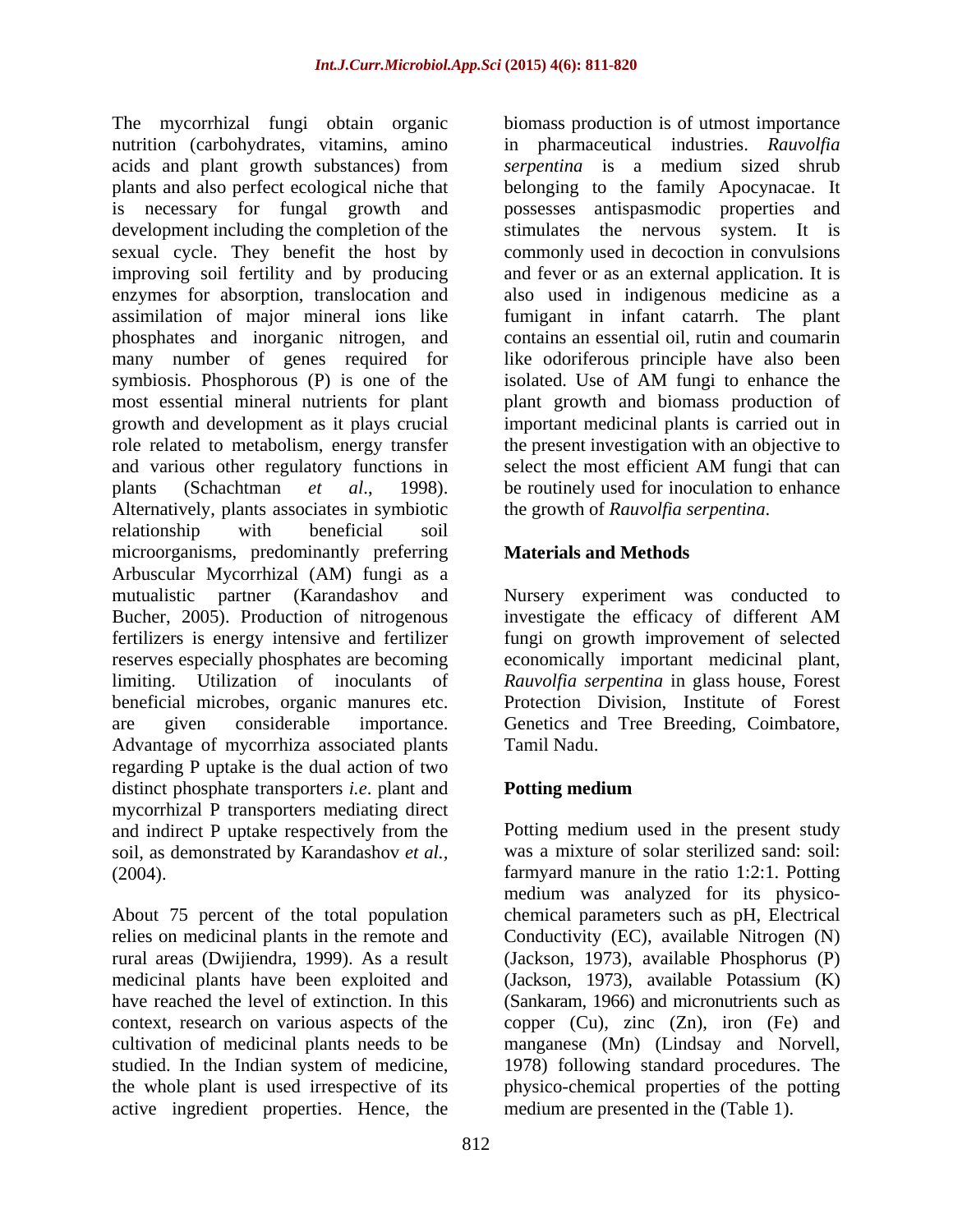The Arbuscular Mycorrhizal (AM) fungal bio-inoculants were obtained from the Department of Plant Biotechnology. **Biometric observations** University of Agricultural Sciences,

T6 *Scutellospora calospora*

below the top surface as per treatment (Gerdemann and Nicolson, 1963) for schedule in completely randomized design isolation and identification of AM fungal by layering inoculation technique. On the spores.<br>bio-inoculants layer, the potting medium determined of uniform size of *R. serpentina* were immediately transplanted into the poly bags.

**Bio-inoculants (AM fungi)** The seedlings were maintained under nursery conditions and watered twice daily for further studies.

## **Biometric observations**

G.K.V.K, Bangalore. The soil base Data on growth parameters such as plant inoculum of different AM fungi *viz., Glomus*  height, number of leaves, shoot fresh *fasciculatum, G. intraradices, G.* weight, shoot dry weight, root fresh weight, *macrocarpum, G. mosseae* and root dry weight, P-content and chlorophyll *Scutellospora calospora* at the rate of 12-15 content were recorded at different periodical spores per gram of soil were used in the intervals till harvest. The plant height was study. measured from the soil surface to the tip of **Experimental design** and **interval.** The numbers of fully opened leaves **Species and Treatment structure for each** interval. The plants were harvested at 120 **species** days after treatment (DAT). The girth (mm) Medicinal Plant Species: using vernier calipers, at harvest (120 DAT). *Rauvolfia serpentina*. The leaf area (cm<sup>2</sup>) was measured at harvest Number of Treatments: 6 (120 days) by using a leaf area meter. The Number of Replicates/treatment: 3 fresh weight of the shoots and roots were Number of plants per replicate: 50 recorded separately after harvest. The Design : CRD harvested plants were dried in an oven at **Treatment structure then** the shoot and root dry weights were T1 – Control The biochemical parameters namely T2 *Glomus fasciculatum* chlorophyll content (Hiscox and Israelstam, T3 *Glomus mosseae* 1979), phosphorus concentration was T4 *Glomus macrocarpum* estimated colorimetrically following the T5 *Glomus intraradices* vanadomolybdate yellow colour method the growing point at 30, 60, 90 and 120 days were recorded at 30, 60, 90 and 120 days was measured 1cm above the soil surface  $60^{\circ}$ C for 8 days to attain constant weight and recorded and expressed as grams per plant. The biochemical parameters namely (Jackson, 1973).

## **Transplantation of seedlings in poly bags Determination of persistence of AM fungi**

The AM fungal bio-inoculants were applied The rhizosphere soil of inoculated and to polythene bags (10 x 20 cm size) already uninoculated (control) plants was subjected filled with the potting medium up to 5cm to the wet sieving and decanting method bio-inoculants layer, the potting medium determined by the gridline intersect method was again filled up to the surface. Seedlings as illustrated by Giovannetti and Mosse  $(Gerdenann$  and Nicolson, 1963) isolation and identification of AM fungal Fungal root colonization was (1980).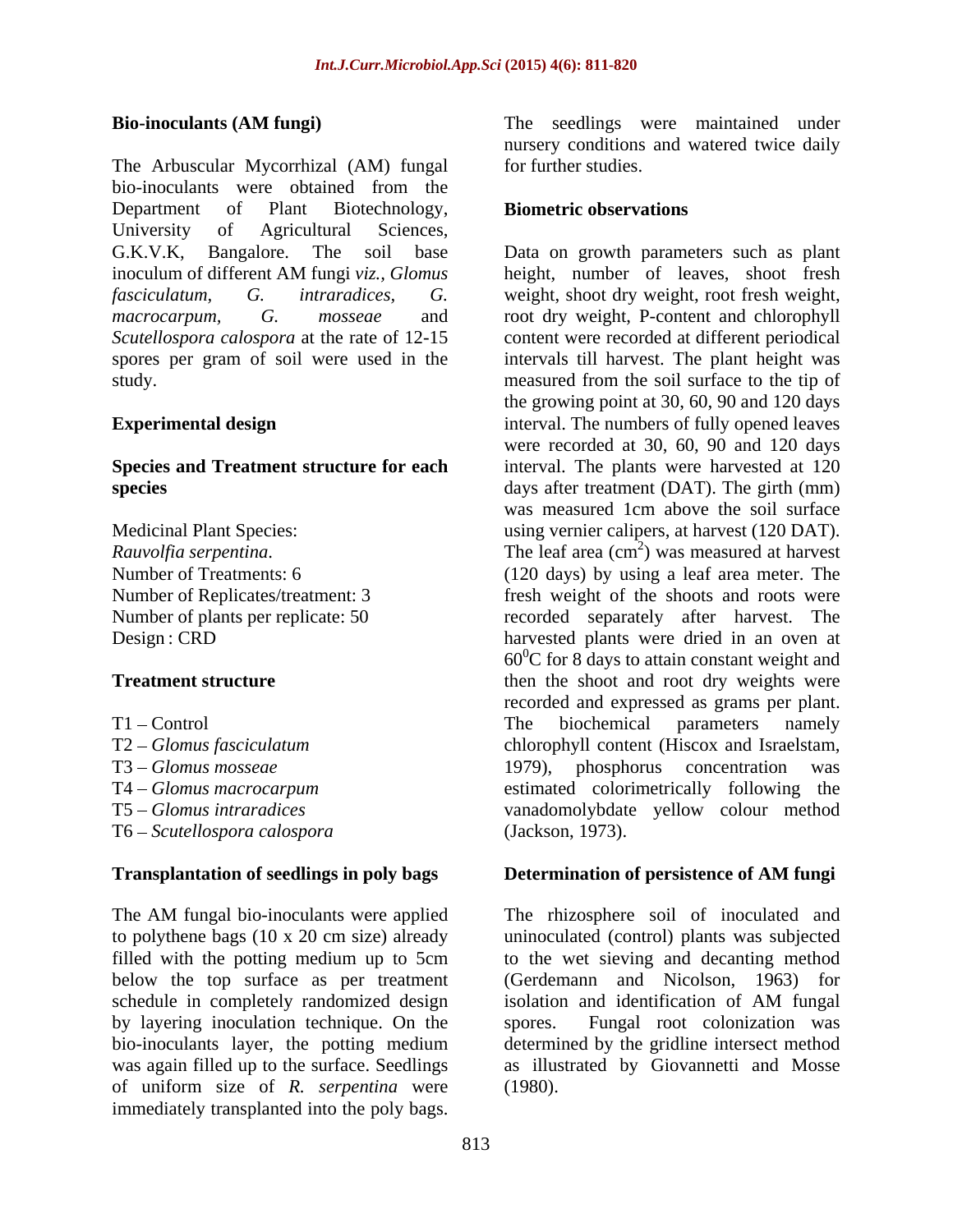almost all the tropical crop plants including tree species. It is well known that in the plants inoculated with G. owing to these observations, the present

# *serpentina serpenting serpenting serpenting serpenting serpenting serpenting serpenting series series series series series series series series series series series series series*

Data on the plant height as influenced by inoculation of 5 different AM fungi at 30, 60, 90 and 120 days after transplanting (DAT) are given in Table 2. The plant **Plant biomass** height increased steadily from the day of cm) recorded in 120 DAT in the plants inoculated with *G. fasciculatum*. However, it had significantly greater plant height from<br>plants inoculated with other AM fungi viz. Data on stem girth, leaf area, number of was recorded that the stem girth was more (0.50 mm) in plants inoculated with *G.*  inoculated with *G. mosseae* (0.43mm) and *S. calospora* (0.41mm), but among them they were at par. Maximum leaf area (90.67 cm<sup>2</sup>) The plants inoculated with *G. fasciculatum* was recorded in the plants inoculated with recorded maximum total fresh weight

**Results and Discussion** *G. fasciculatum* which was statistically on AM fungi are ubiquitous and widely Leaf area was recorded least  $(10.05 \text{ cm}^2)$  in distributed in association with all the plants control plants which were on par with plants except few. These symbiotic fungi occur on inoculated with *G. intraradices* (12.09 cm<sup>2</sup>). mycorrhizal fungi improve plant growth and *fasciculatum*. The plants inoculated with *S.*  investigation was carried out to screen and number of leaves when compared with select the most efficient AM fungi for uninoculated (control) plants (4.05). In growth enhancement of important medicinal general, AM fungi inoculated plants were plant, *R. serpentina*. Significantly taller and had more number of **Screening of efficient AM fungi for growth improvement of** *Rauvolfia*  observed by Ambika *et al.* (1994). They par with the plants treated with *G. mosseae*.<br>Leaf area was recorded least (10.05 cm<sup>2</sup>) in  $2 \rightarrow \infty$  $\sin$  in  $2\sqrt{2}$ ). The highest number of leaves was recorded in the plants inoculated with *G. calospora* and *G. mosseae* also had more uninoculated (control) plants (4.05). In leaves, stem girth and leaf area compared to the uninoculated plants. Similar results were reported mulberry saplings treated with AM fungi (*Glomus fasciculatum* and *Glomus mosseae*) were taller with more number of leaves and increased leaf area.

## **Plant biomass**

planting till harvest (120 DAT) in all the Significant differences were observed in treatments. At all stages maximum plant fresh and dry weights between inoculated height was observed in AM fungi inoculated and uninoculated plants (Table 4). The plants as compared to uninoculated (control) plants inoculated with *G. fasciculatum* plants. Maximum plant height was (35.97 recorded maximum fresh weight (40.01g) plants inoculated with other AM fungi *viz., G. macrocarpum, G. intraradices, G. calospora* and *G. mosseae* also had *mosseae* and *S. calospora*. The least plant statistically similar shoot fresh and dry height was recorded in uninoculated weights at final harvest. The plants (control) plants (10.63 cm) in 120 DAT. inoculated with *G. fasciculatum* recorded leaves were recorded on the 120 days after dry weight (1.09g) followed by *S. calospora* transplanting (DAT) are given in Table 3. It and *G. mosseae*. However, plants inoculated *fasciculatum*. It was followed by the plants weight (1.70g) and dry weight (0.29g) was and uninoculated plants (Table 4). The when compared to uninoculated plants (2.43g). Plants inoculated with *G. fasciculatum* recorded maximum shoot dry weight (7.99g). Inoculation with *S.*  maximum root fresh weight (11.23g) and with *S. calospora* and *G. mosseae* were at par with each other and least root fresh recorded in uninoculated plants.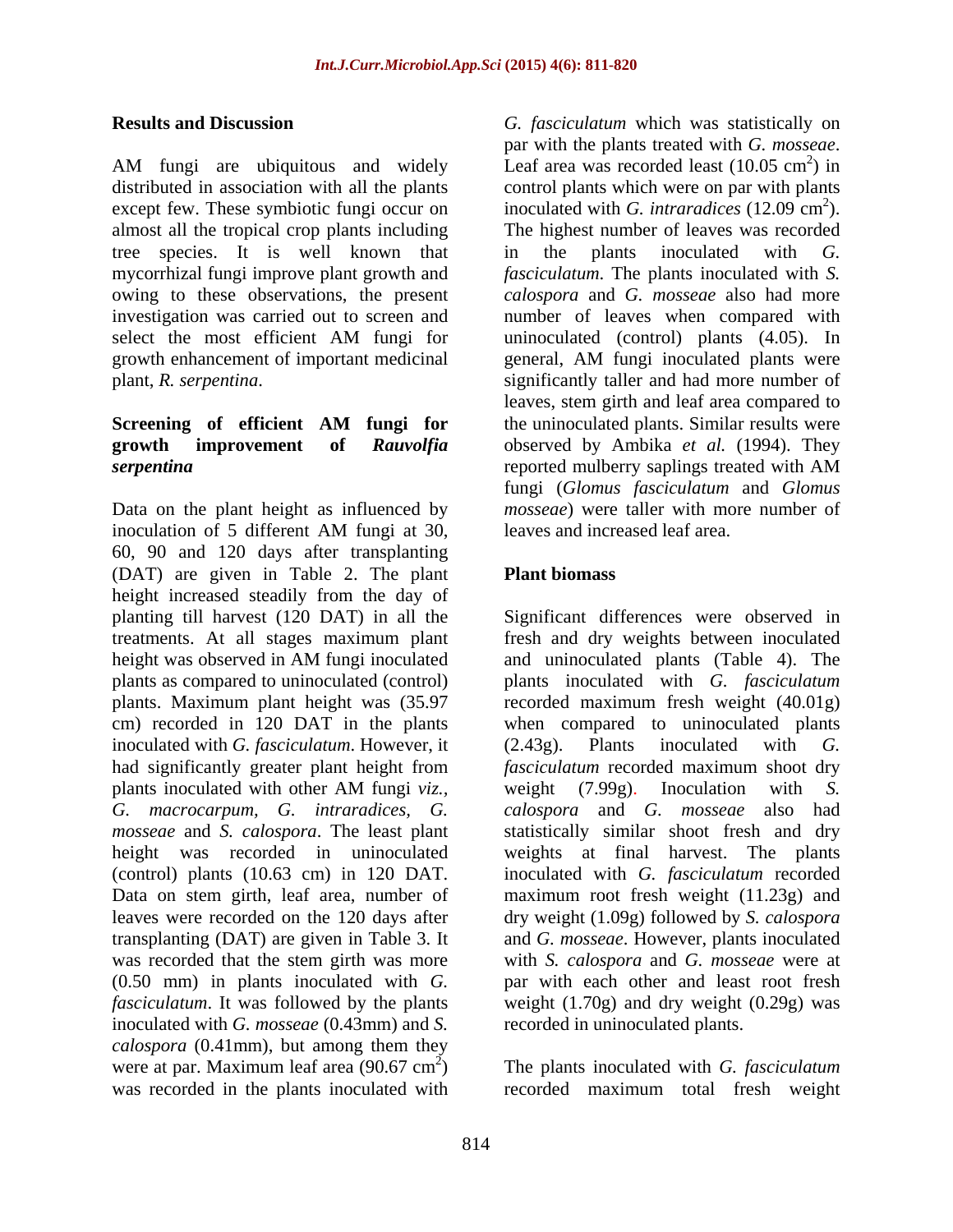(51.24g) and total dry weight (9.08g) when found least (19.72%) in uninoculated This finding corroborates with the findings

plants inoculated with *S. calospora* plants inoculated with AM fungi. (66.08%). The percent root colonization was

compared to uninoculated plants (0.51g). (control) plants. Data on mycorrhizal spore made by different researchers on AM fungal by inoculation with AM fungi is given in association with agricultural crops, Table 5. There were significant differences plantation crops, forestry crops (Mohan and among treatments. The plants treated with Neelam Babbar, 1997; Mohan *et al*., 1997, *G. fasciculatum* had highest spore count 2007; Tamil Selvi *et al*., 2010) and (98.72/50 g soil) in the rhizosphere soil at medicinal plants (Mohan *et al.,* 2005; 120 DAT and final harvest of seedlings. Sundar *et al.*, 2008, 2011). This was followed by plants inoculated with, **Mycorrhizal parameters** statistically on par with each other. Data on percent root colonization of AM spore count (31/50 g soil). These results are fungi is given in Table 5. It was observed at one with the observations made by that maximum percent root colonization Edathil *et al.* (1994) who noticed higher root (85.22%) was recorded in plants inoculated colonization percentage and spore count in with *G. fasciculatum*. This is followed by rhizosphere soil of tomato, brinjal and chilli number in the rhizosphere soil as influenced by inoculation with AM fungi is given in *S. calospora* and *G. mosseae* both being Uninoculated (control) plants had the least

| $\mathbf{E}$ $\alpha$<br>Lov.<br>$\mathbf{r}$<br>Texture<br><b>PIT</b><br>$(dS \, m^{-1})$ | <b>Macro Nutrients</b><br><b>Micro Nutrients</b><br>$(kg ha^{-1})$<br>(ppm)<br>Mn<br>Zn<br>HΔ<br>$\sim$   |
|--------------------------------------------------------------------------------------------|-----------------------------------------------------------------------------------------------------------|
| Sandy<br>0.14<br>$\cdots$<br>loam                                                          | 1.54   10.8   11.08<br>$\Omega$<br>1 Q<br>180<br>رے سے<br>$\mathbf{1} \cdot \mathbf{0}$<br>$\overline{1}$ |

**Table.2** Effect of different AM fungi on plant height of *Rauvolfia serpentina*  seedlings in glass house

|                                 |                   |                 | Plant height (cms)              |                    |
|---------------------------------|-------------------|-----------------|---------------------------------|--------------------|
| <b>Treatments</b>               | <b>30 DAT</b>     | <b>60 DAT</b>   | <b>90 DAT</b>                   | <b>120 DAT</b>     |
| $\Gamma_1$ . Control            | $5.85^{\circ}$    | $8.00^{\circ}$  | $10.26^{\circ}$                 | $10.63^e$          |
| $T_2$ . Glomus fasciculatum     | $14.66^a$         | $22.16^{\circ}$ | $24.27^{b}$                     | $35.97^{\circ}$    |
| $\Gamma_3$ - Glomus mosseae     | 8.01 <sup>a</sup> | $9.58^{\circ}$  | $11.23^c$                       | $26.96^\circ$      |
| $T_4$ . Glomus macrocarpum      | $9.40^{\circ}$    | 10.00<br>12.20  | 0.25c<br>$\lambda \cdot \Delta$ | $12.98^{\text{d}}$ |
| $T_5$ . Glomus intraradices     | $5.66^e$          | $7.01^{\circ}$  | $26.26^{\circ}$                 | $11.96^{\circ}$    |
| $T_6$ . Scutellospora calospora | $10.89^{\circ}$   | $19.12^{p}$     | $31.06^a$                       | $32.03^{b}$        |

Note: when the contract of the contract of the contract of the contract of the contract of the contract of the contract of the contract of the contract of the contract of the contract of the contract of the contract of the

DAT: Days after Transplanting

Means in the same column followed by the same superscript do not differ significantly according to Duncan's Multiple  $\text{Range Test} \quad (P < 0.05)$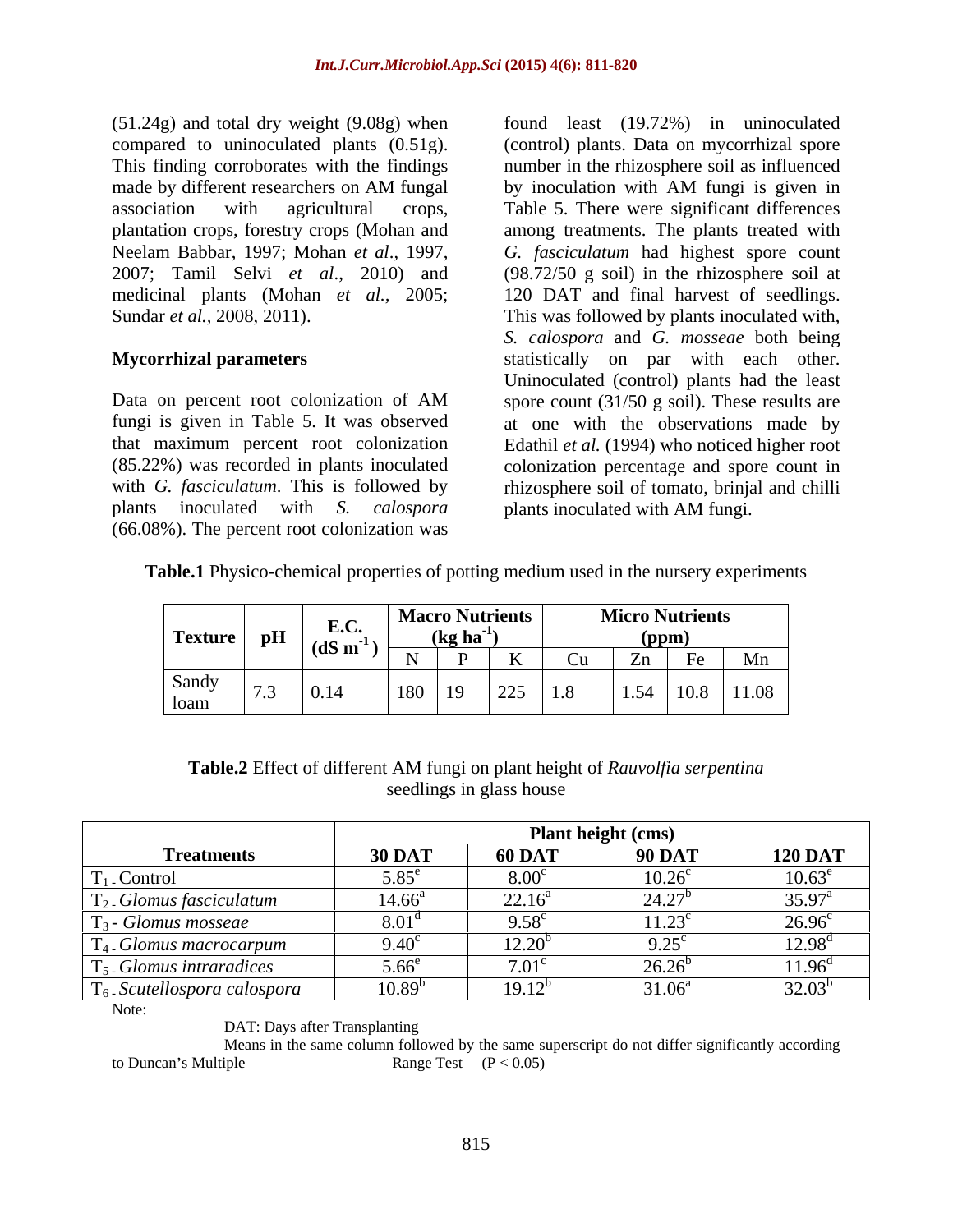|                                 | <b>120 DAT</b>    |                   |                           |
|---------------------------------|-------------------|-------------------|---------------------------|
| <b>Treatments</b>               | Stem girth (mm)   | Number of leaves  | Leaf area $\text{cm}^2$ ) |
| $T_1$ . Control                 | $0.20^{\circ}$    | $4.05^\circ$      | $10.05^{\text{d}}$        |
| $T_2$ . Glomus fasciculatum     | $0.50^{6}$        | $11.75^{\rm a}$   | $90.67^{\circ}$           |
| $T_3$ - Glomus mosseae          | $0.43^{b}$        | 7.650<br>CO. 1    | $89.99^{\circ}$           |
| $T_4$ . Glomus macrocarpum      | $0.31^{\circ}$    | $6.70^{\circ}$    | $13.82^c$                 |
| $T_5$ . Glomus intraradices     | 0.30 <sup>c</sup> | 6.00 <sup>d</sup> | 12.09 <sup>d</sup>        |
| $T_6$ . Scutellospora calospora | $0.41^{b}$        | $8.07^{b}$        | $57.96^{b}$               |
| Note:                           |                   |                   |                           |

**Table.3** Effect of different AM fungi on stem girth, leaf area and number of leaves of *Rauvolfia serpentina* seedlings in glass house

DAT: Days after Transplanting

Means in the same column followed by the same superscript do not differ significantly according to Duncan's Multiple Range Test  $(P < 0.05)$ 

**Table.4** Effect of different AM fungi on plant biomass of *Rauvolfia serpentina* seedlings (120 DAT) in glass house

|                                          | <b>Fresh and Dry Weight (g/plant)</b> |                   |                     |                   |                     |                |  |
|------------------------------------------|---------------------------------------|-------------------|---------------------|-------------------|---------------------|----------------|--|
| <b>Treatments</b>                        | <b>Shoot</b>                          |                   | <b>Root</b>         |                   | <b>Total</b>        |                |  |
|                                          | <b>Fresh weight</b>                   | Dry weight        | <b>Fresh weight</b> | Dry weight        | <b>Fresh weight</b> | Dry weight     |  |
| $T_1$ . Control                          | $2.43^{\circ}$                        | $0.22^d$          | $1.70^\circ$        | 0.29 <sup>c</sup> | $4.13^{\circ}$      | $0.51^{\rm d}$ |  |
| $\Gamma_2$ . Glomus fasciculatum         | $40.01^{\rm a}$                       | $7.99^{\rm a}$    | $11.23^a$           | 1.09 <sup>a</sup> | $51.24^a$           | $9.08^{a}$     |  |
| $T_3$ - Glomus mosseae                   | $35.10^{b}$                           | $4.56^b$          | $7.55^{\circ}$      | $0.99^{\rm b}$    | $42.65^b$           | $5.55^b$       |  |
| 14. Glomus macrocarpum                   | $12.21^{\circ}$                       | $0.41^\circ$      | $2.59^{\circ}$      | $0.37^{\circ}$    | $14.80^{\circ}$     | $0.78^{c}$     |  |
| $\Gamma_5$ . Glomus intraradices         | $2.87^{\rm d}$                        | 0.39 <sup>c</sup> | $2.57^{\circ}$      | $0.37^{\circ}$    | $5.44^{\circ}$      | $0.76^{\circ}$ |  |
| T <sub>6</sub> . Scutellospora calospora | $37.15^{b}$                           | $4.62^t$          | 7.92                | $0.98^{\circ}$    | $45.07^b$           | $5.60^{b}$     |  |

Note: when the contract of the contract of the contract of the contract of the contract of the contract of the contract of the contract of the contract of the contract of the contract of the contract of the contract of the

DAT: Days after Transplanting

Means in the same column followed by the same superscript do not differ significantly according to Duncan's Multiple Range Test  $(P < 0.05)$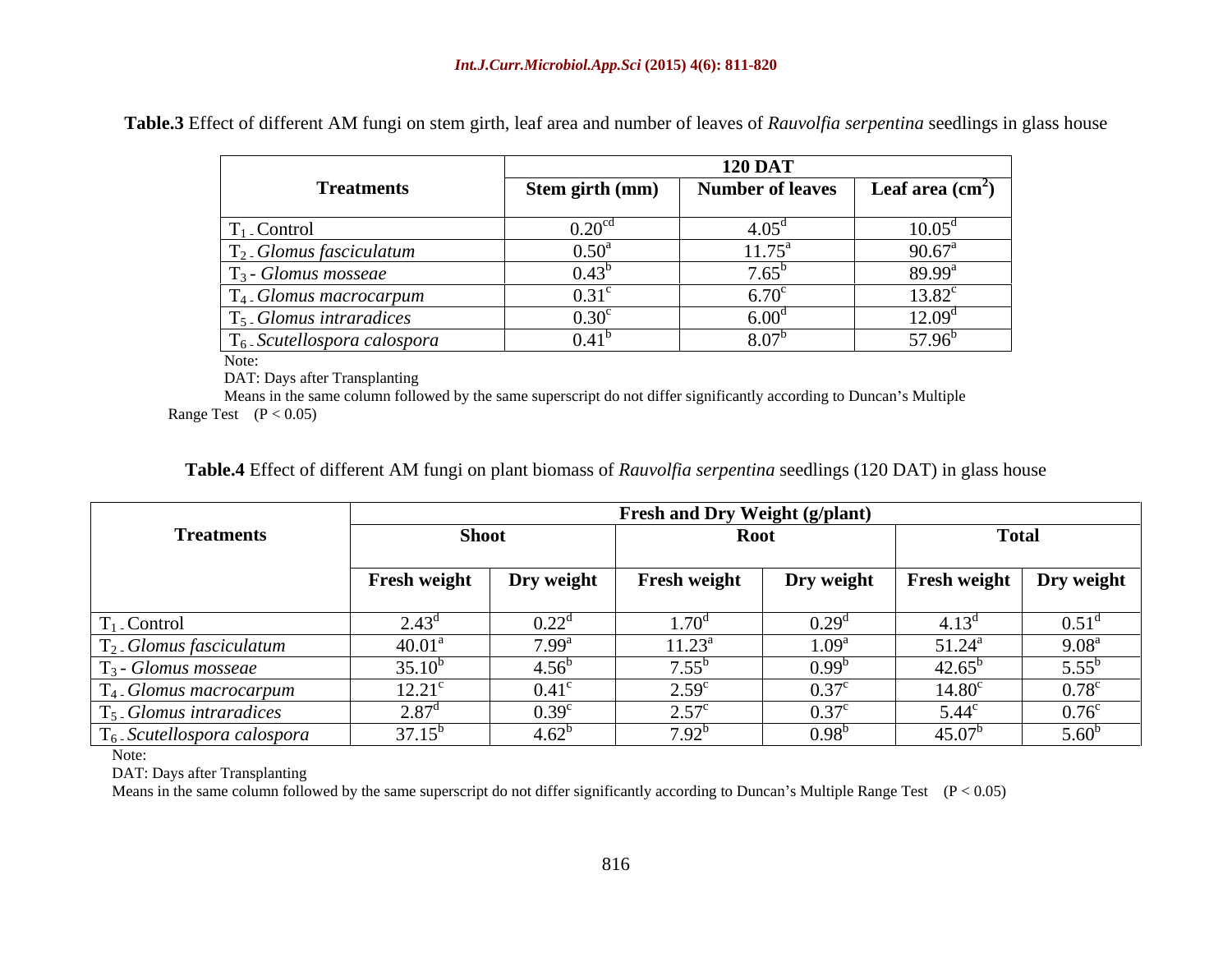**Table.5** Influence of different AM fungi on percent root colonization and soil spore population of AM fungi in the rhizosphere of *Rauvolfia serpentina* seedlings in glass house

| <b>Treatments</b>                   | Mycorrhizal colonization $(\%)$ | <b>Spore numbers (Numbers/50g soil)</b> |
|-------------------------------------|---------------------------------|-----------------------------------------|
|                                     |                                 |                                         |
| $T_1$ . Control                     | $19.72^e$                       | $31.0^\circ$                            |
| $T_2$ . Glomus fasciculatum         | $85.22^a$                       | 98.72 <sup>a</sup>                      |
| $T_3$ - Glomus mosseae              | 59.48                           | $59.06^{\circ}$                         |
| T <sub>4</sub> . Glomus macrocarpum | $48.85^{\circ}$                 | $50.51^{\circ}$                         |
| $T_5$ . Glomus intraradices         | 40.51                           |                                         |
| $T_6$ . Scutellospora calospora     | 66.08                           | 74.51<br>ה +                            |
| Note:                               |                                 |                                         |

Means in the same column followed by the same superscript do not differ significantly according to Duncan's Multiple Range Test  $(P < 0.05)$ 

## **Table.6** Effect of different AM fungi on chlorophyll content and P-content of *Rauvolfia serpentina* seedlings in glass house

| <b>Treatment</b>                | <b>Chlorophyll</b>          | <b>P-content (mg/plant)</b>              |                                   |                      |
|---------------------------------|-----------------------------|------------------------------------------|-----------------------------------|----------------------|
|                                 | Content (mg/g fresh weight) | <b>Shoot</b>                             | <b>Root</b>                       | <b>Total</b>         |
| $T_1$ . Control                 |                             | $\Omega$ $\Omega$ <sup>de:</sup><br>J.∠U | $\Omega$ 20 <sup>de</sup><br>∪.∠∪ | ነ <i>ላ</i> ሰ<br>U.4U |
| $T_2$ . Glomus fasciculatum     | 3.09 <sup>a</sup>           | $12.14^a$                                | 2.81                              | $14.95^{\text{a}}$   |
| $T_3$ - Glomus mosseae          |                             | 41 V<br>4.4 I                            | 1.1<br>∠. ⊤∠                      | $6.83^\circ$         |
| $T_4$ . Glomus macrocarpum      | $-98^\circ$                 | $5.02^\circ$                             | $0.80^{\circ}$                    | $6.06^{\circ}$       |
| $T_5$ . Glomus intraradices     |                             | $0.30^{\circ}$                           | $0.26$ <sup>co</sup>              | $0.56^e$             |
| $T_6$ . Scutellospora calospora | ית ו                        | 711                                      | 2.JU                              | $9.44^{o}$           |

Note: when the contract of the contract of the contract of the contract of the contract of the contract of the contract of the contract of the contract of the contract of the contract of the contract of the contract of the

Means in the same column followed by the same superscript do not differ significantly according to Duncan's Multiple Range Test  $(P < 0.05)$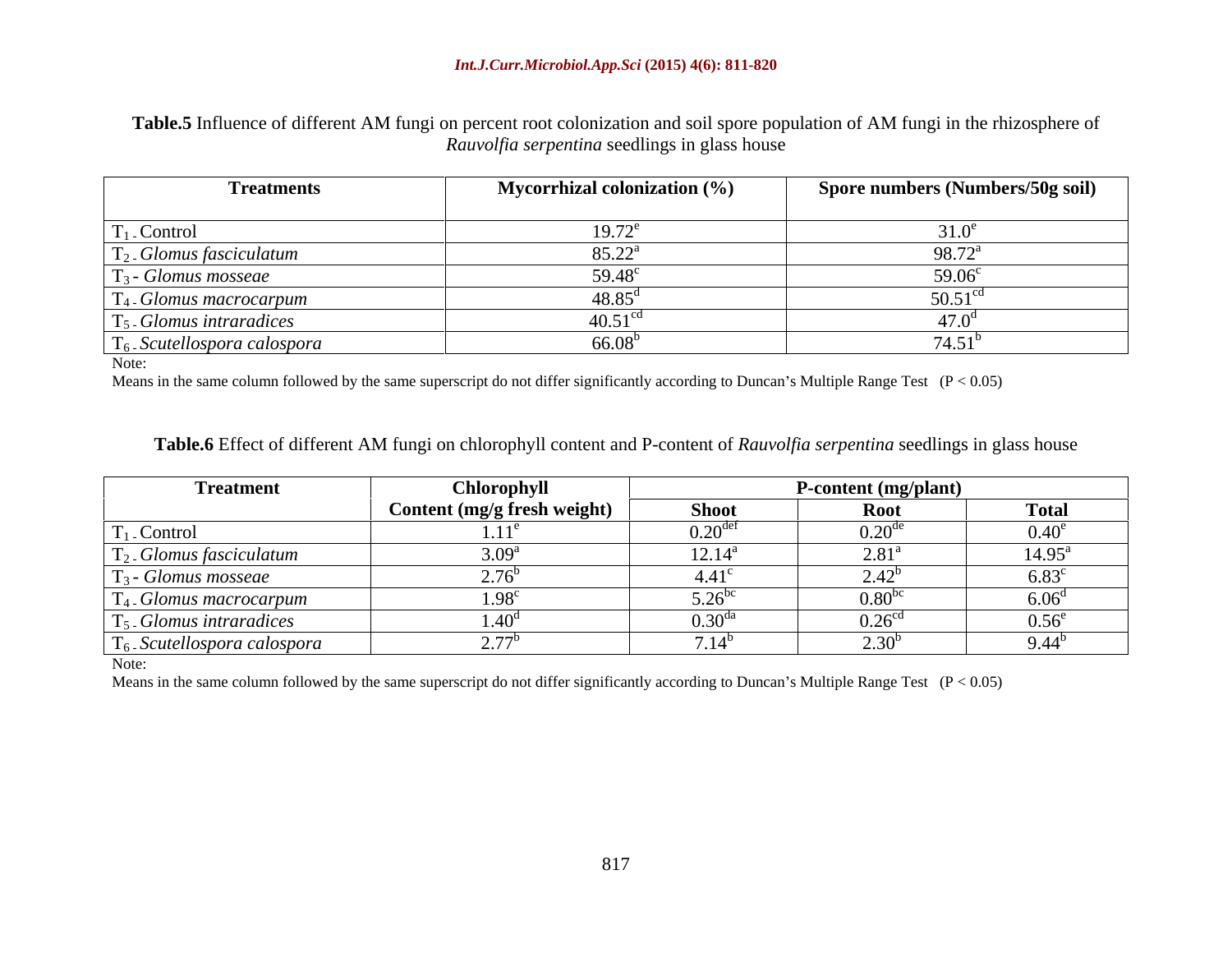Table 6 shows the total chlorophyll content in the leaves of *R. serpentina* as influenced with different AM fungal inoculation. mycorrhizal (AM) fungi is to facilititate Maximum total chlorophyll content was improved nutrient uptake in the host plant, observed in the leaves of plants inoculated especially phosphorus (Declerk *et al*., 1995) with *G. fasciculatum* (3.09 mg/g fresh weight), followed by the plants inoculated accelerated plant growth. Results obtained in with *S. calospora* (2.77 mg/g fresh weight) and *G. mosseae* (2.76 mg/g fresh weight) but they are statistically on par with each other. The least total chlorophyll content In the present investigation, all AM fungi (1.11 mg/g fresh weight) was estimated in the leaves of uninoculated (control) plants. This enrichment in the chlorophyll content of the AM fungi (*G. fasciculatum*) treated plants may be due to an increase in stomatal screened, *G. fasciculatum* inoculated plants conductance, photosynthesis, transpiration had maximum plant height, fresh and dry and enhanced plant growth (Rajasekaran *et*  weights of shoot and roots, chlorophyll and *al.*, 2006). Yet another reason for the higher P contents as compared to other AM fungi chlorophyll content in the treated plants may and uninoculated (control) plants. More in be due to the fact that AM fungi has been depth studies are need to be undertaken to reported to enhance Zinc (Zn) uptake in the determine the out planting performance of host plants (Gao *et al*., 2007; Subramanian AM inoculated plants in field condition and *et al*., 2009) which may result in the increase also to estimate the amount of secondary in chlorophyll content of AM plants as Zn is metabolites present in the plant parts. known to promote the development of photosynthetic pigments (Misra *et al*., 2000).

Plants inoculated with different AM fungi association on growth, yield and showed significant Phosphorous content when compared to control (Table 6). Plants inoculated with *G. fasciculatum* recorded maximum P content in shoot (12.14 Bever, J.D., Pringle, A. and Schultz P.A. mg/plant) as well as in root (2.81 mg/plant). <br>Uninoculated (control) plants showed the arbuscular mycorrhizal fungal least P content in shoot (0.20 mg/plant) as well as in root (0.20 mg/plant). Total P content was maximum (14.95 mg/plant) in *ecology*. Eds. van der Heijden M.G.A. the plants inoculated with *G. fasciculatum* followed by *S. calospora* (9.44 mg/plant) and *G. mosseae* (6.83 mg/plant). Less (0.40 mg/plant) total P content was observed in

**Total chlorophyll content** and a uninoculated (control) plants, which was on par with the plants inoculated with *Glomus intraradices* (Table 6). One of the most important attributes of arbuscular mycorrhizal (AM) fungi is to facilititate which is considered responsible for the present study upholds with the above mentioned statement.

> In the present investigation, all AM fungi inoculated medicinally important R. serpentine plants had better growth and bio chemical parameters like chlorophyll and P contents. Among 5 different AM fungi P contents as compared to other AM fungi depth studies are need to be undertaken to metabolites present in the plant parts.

## **References**

- **Phosphorous content** Choudhary, P.C. 1994. The influence Ambika, P.K., Das, P.K., Katiyar, R.S. and of vescicular arbuscular mycorrhizal association on growth, yield and nutrient uptake in mulberry genotypes (*Morus* spp.). *Indian Journal of sericulture.* 44: 560-565.
	- 2002. Dynamics within the plant arbuscular mycorrhizal fungal mutualism: testing the nature of community feedback. In: *Mycorrhizal*  and Sanders I. Berlin, Germany: Springer-Verlag. pp. 267–294.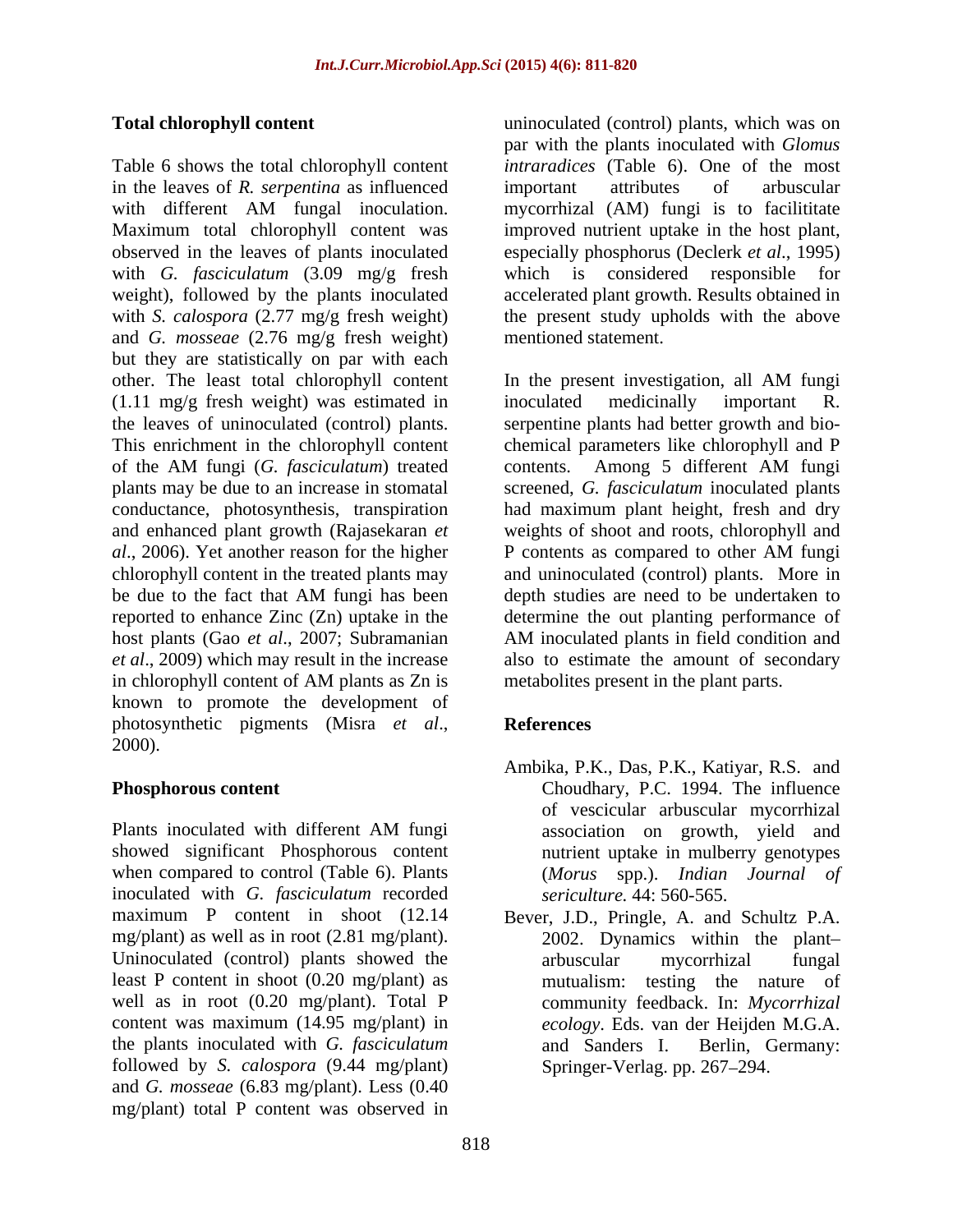- group) cultivar. *Plant Soil.* 176: 183-
- Dwijjendra Singh. 1999. Medicinal plants *Journal of medicinal and Aromatic plant Sciences.* 21: 79-82.
- three vegetable crops of S. India a
- Gao, X.P., Kuyper, T.W., Zou, C.Q., Zhang, nonmycorrhizal. *Plant Soil*. 290: 283-
- 
- 
- Hiscox, J.D and Israedstam, G.F. 1979. A pp. 149-153.
- Hoffland, E., Kuyper, T.W., Wallander, H., Haselwandter, K., Holmstrom, S., *Indian Forester*. 131(6): 797-804.<br>Landeweert, R., Lundstrom, U.S. and Mohan, V., Manimekalai, M. and
- Jackson, M.L. 1973. Soil chemical analysis, 498 pp.
- Declerck S., Plenchette, C. and Strullu, D.G. Karandashov, V and Bucher, M. 2005. 1995. Mycorrhizal dependency of Symbiotic phospate transport in banana (*Musa accuminata*, AAA arbuscular mycorrhizas. *Trends Plant Sci.* 10: 23–29.
	- 187. Karandashov, V., Nagy, R., Wegmüller, S., for survival a report on an international Evolutionary conservation of phosphate conferences on medicinal plants. transport in the arbuscular mycorrhizal Amrhein, N. and Bucher M. 2004. symbiosis. *Proc. Natl. Acad. Sci. U.S.A.*, 101: 6285–6290.
- Edathil, T.T., Manian, S. and Udaiyan, K. Lindsay, W.L. and Norvell, W.A. 1978. 1994. Early establishment of native Development of DTPA soil test for vesicular arbuscular mycorrhizas in zinc, iron, manganese and copper. *Soil Sci. Soc. Am. J.*, 42: 421-428.
	- comparative study. *Pert. J. Trop.* Misra, A., Srivastava, A.K., Srivastava, *Agric. Sci.* 17: 157-161. N.K. and Khan, A. 2005. Zn F.S. and Hoffland, E. 2007. Mycorrhizal responsiveness of aerobic pigments and biochemical changes in rice genotypes is negatively correlated with their zinc uptake when *Pelargonium graveolens.* acquisition and its role in growth, photosynthesis, photosynthetic essential monoterpene oils of *Pelargonium graveolens. Photosynthetica*. 43: 153-155.
- 291. Mohan, V. and Neelam Babbar. 1997. Status Gerdemann, J.W and Nicholson, T.H. 1963. Spores of mycorrhizal *Endogone* economically important tree species of species extracted from soil by wet Indian Arid Zone. Kavaka. 25: 11-17. of endomycorrhizal associations in Indian Arid Zone. *Kavaka*. 25: 11-17.
- sieving and decanting. *Trans. Br.* Mohan, V., Mishra, R.N., Neelam Verma *Mycol. Soc*. 46: 235-244. Giovannetti, M and Mosse, B. 1980. An association in Neem (Azadirachta evaluation of techniques for measuring *indica*) in Arid Zone. In: Neem - A vesicular-arbuscular infection in roots. Wonder Tree. (Eds.) B.N. Gupta and *New Phytol*., 84: 489-500. K.K. Sharma. I.C.F.R.E., Dehra Dun. and Singh, Y.P. 1997. VAM association in Neem (*Azadirachta indica*) in Arid Zone. In: Neem - A pp. 149-153.
	- method for extraction of chlorophyll Mohan, V., Bappammal, M., Malathy N. from leaf tissue without maceration. and Manokaran, P. 2005. Distribution *Can. J. Bot.,* 57: 1332-1334. of Arbuscular Mycorrhizal (AM) Fungi Plassard, C., Gorbushina, A.A., medicinal plants of Tamil Nadu. in association with some important *Indian Forester.* 131(6): 797-804.
	- Rosling, A. 2004. The role of fungi in Manokaran, P. 2007. Status of weathering. *Frontiers in Ecology and the Environment.* 2: 258–264. **associations** in seedlings of important Prentice-Hall, New Jersey. *Kavaka*. 35: 45-50. Mohan, V., Manimekalai, M. and Manokaran, P. 2007. Status of Arbuscular Mycorrhizal (AM) forest tree species in Tamil Nadu. *Kavaka.* 35: 45-50.